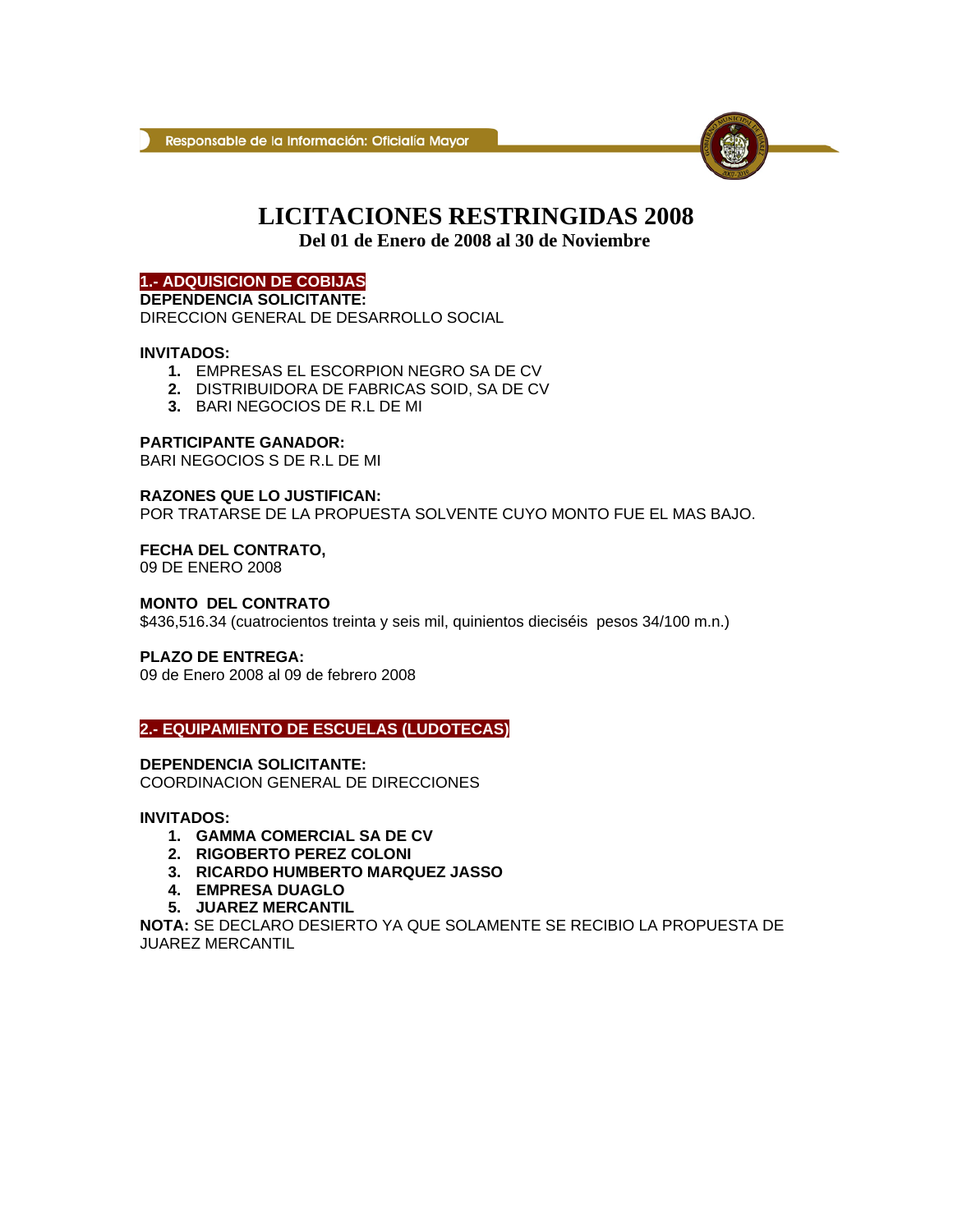# **3.- EQUIPAMIENTO DE ESCUELAS (LUDOTECAS)**

**DEPENDENCIA SOLICITANTE:**  COORDINACION GENERAL DE DIRECCIONES

#### **INVITADOS:**

- **1. GAMMA COMERCIAL SA DE CV**
- **2. RIGOBERTO PEREZ COLONI**
- **3. RICARDO HUMBERTO MARQUEZ JASSO**
- **4. EMPRESA DUAGLO**
- **5. JUAREZ MERCANTIL**

**NOTA:** SE DECLARO DESIERTO YA QUE SOLAMENTE SE RECIBIO LA PROPUESTA DE JUAREZ MERCANTIL .

# **4.- ADQUISICION DE PINTURAS Y MATERIALES AUXILIARES PARA SEÑALIZACION HORIZONTAL:**

#### **DEPENDENCIA SOLICITANTE:**

DIRECCION GENERAL DE SERVICIOS PUBLICOS MUNICIPALES.

**INVITADOS:** SISTEMAS COMPUTARIZADOS DE TRAFICO, S.A. DE C.V. BORDER TRAFFIX PINTURAS BEREL, S.A. DE C.V. CACTUS TRAFFIC DE CHIHUAHUA, S.A. DE C.V. SEMEX, S.A. DE C.V.

**NOTA:** SE DECLARO DESIERTA POR NO RECIBIRSE MAS DE 2 PROPUESTAS SOLVENTES SUCEPTIBLES DE ANALIZARSE, ARTICULO 103 DE LA LEY DE ADQUISICIONES, ARRENDAMIENTOS, CONTRATACION DE SERVICIOS Y OBRA PUBLICA DEL ESTADO DE CHIHUAHUA.

**5.- ADQUISICION DE PINTURAS Y MATERIALES AUXILIARES PARA SEÑALIZACION HORIZONTAL, SEGUNDA LICITACION RESTRINGIDA:** 

**DEPENDENCIA SOLICITANTE:**

DIRECCION GENERAL DE SERVICIOS PUBLICOS MUNICIPALES.

**INVITADOS:** CACTUS TRAFFIC DE CHIHUAHUA, S.A. DE C.V. PINTURAS SAN GABRIEL SUSANA OLIVIA MARQUEZ GARDEA PINTURAS BEREL, S.A. DE C.V. PINTURAS DEL PASO Y JUAREZ

**NOTA:** SE DECLARO DESIERTA POR NO RECIBIRSE MAS DE 2 PROPUESTAS SOLVENTES SUCEPTIBLES DE ANALIZARSE, ARTICULO 103 DE LA LEY DE ADQUISICIONES, ARRENDAMIENTOS, CONTRATACION DE SERVICIOS Y OBRA PUBLICA DEL ESTADO DE CHIHUAHUA.

**6.- ADQUISICION DE EQUIPO DE CÓMPUTO NECESARIAS PARA EL OPERATIVO PREDIAL 2008.** 

**DEPENDENCIA SOLICITANTE:**  TESORERIA MUNICIPAL.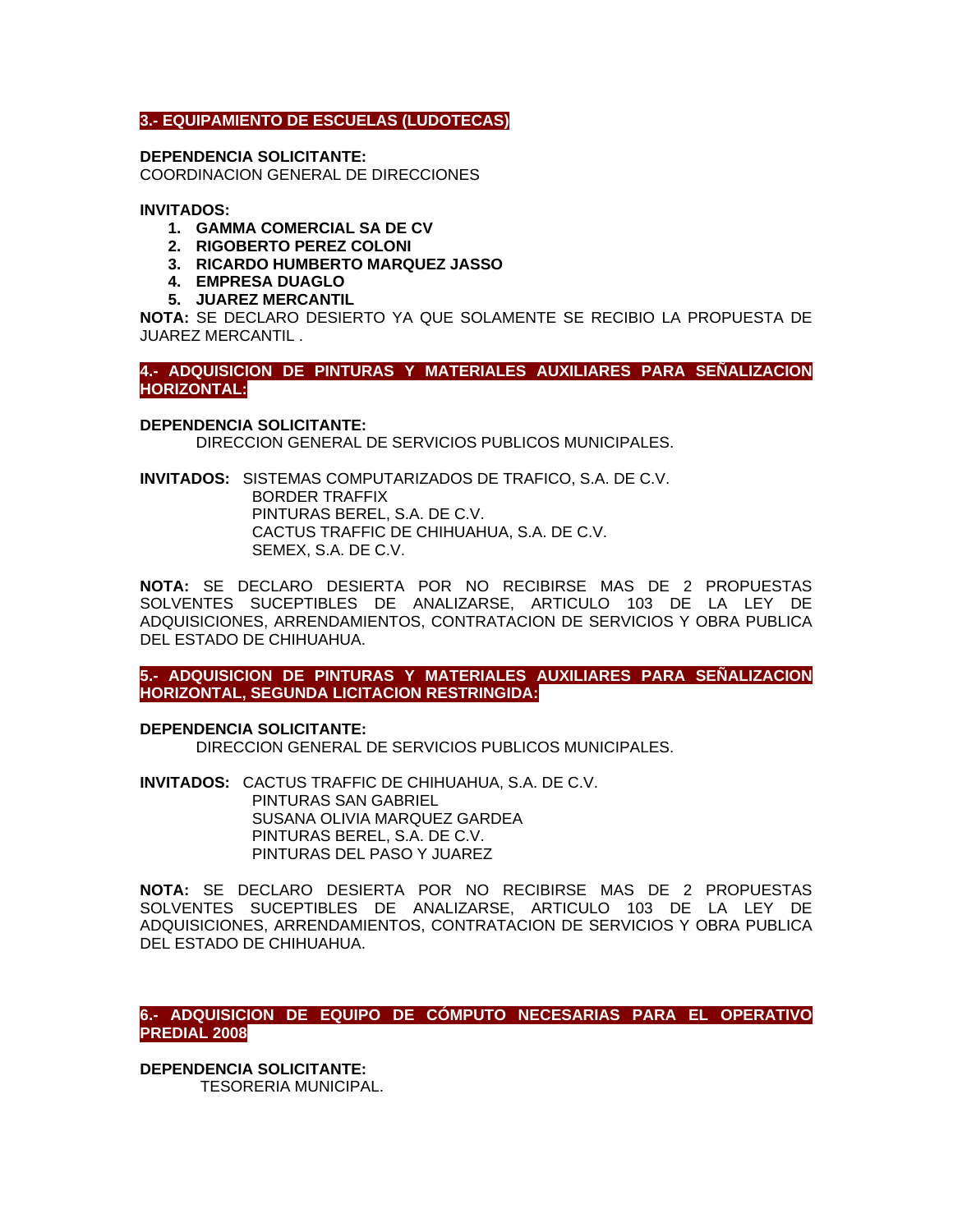#### **INVITADOS:**

 OFITEC DE JUAREZ CHAVIRA MAGNES PABLO ENRIQUE JUAREZ COMPUTACION SA DE C.V SISTEMAS Y SERVICIOS DE JUAREZ CSC TECNOLOGY S.A DE C.V ALMACEN Y ASESORIA COMPUTACIONAL S.A DE C.V

**NOTA:** SE REALIZARON DOS LICITACIONES RESTRINGIDAS Y SE DECLARARON DESIERTAS, POR LO QUE SE REALIZO POR ADJUDICACION DIRECTA.

#### **7.-SEÑALIZACION VERTICAL**

# **DEPENDENCIA SOLICITANTE:**

SERVICIOS PUBLICOS MUNICIPALES

**INVITADOS:** RT. DE JUAREZ S. DE R.L DE MI CONCEPCION ARROYO VAZQUEZ APORONSA SA DE C.V **COFIASA**  DISTRIBUIDORA ELECTRICA E INDUSTRIAL DE JUAREZ S. A DE C.V VIGA Y LAMINA PROMOTORA DE SEGURIDAD INDUSTRIAL CACTUS TRAFFICC DE CHIHUAHUA SA DE C.V

#### **PARTICIPANTES GANADORES:**

1.- CACTUS TRAFFIC DE CHIHUAHUA, S.A. DE C.V

2.- RT DE JUAREZ, S DE R.L. MI.

#### **RAZONES QUE LO JUSTIFICAN:**

POR TRATARSE DE LAS PROPUESTAS SOLVENTES CUYO MONTOS FUERON EL MAS BAJO

# **FECHA DE LOS CONTRATOS**

29 de febrero de 2008.

#### **MONTO DE LOS CONTRATOS**

 **1.-** CACTUS TRAFFIC DE CHIHUAHUA, S.A. DE C.V. \$546,675.40 pesos. 2.- RT. DE JUAREZ, S. DE R.L. MI.- \$217,481.00

#### **VIGENCIA:**

29-febrero 2008 al 17 abril de 2008

#### **8.- PROGRAMA DE SEMAFORIZACION.-**

**DEPENDENCIA SOLICITANTE:** DIRECCION GENERAL DE SERVICIOS PUBLICOS MUNICIPALES**.** 

**INVITADOS:** BORDER TRAFFIC SA DE C.V SISTEMAS COMPUTARIZADOS DE TRAFICO A.C. CITY TRAFFIC S.A DE C.V RT. DE JUAREZ CACTUS TRAFFIC DE CHIHUAHUA S.A DE C.V

#### **PARTICIPANTE GANADOR**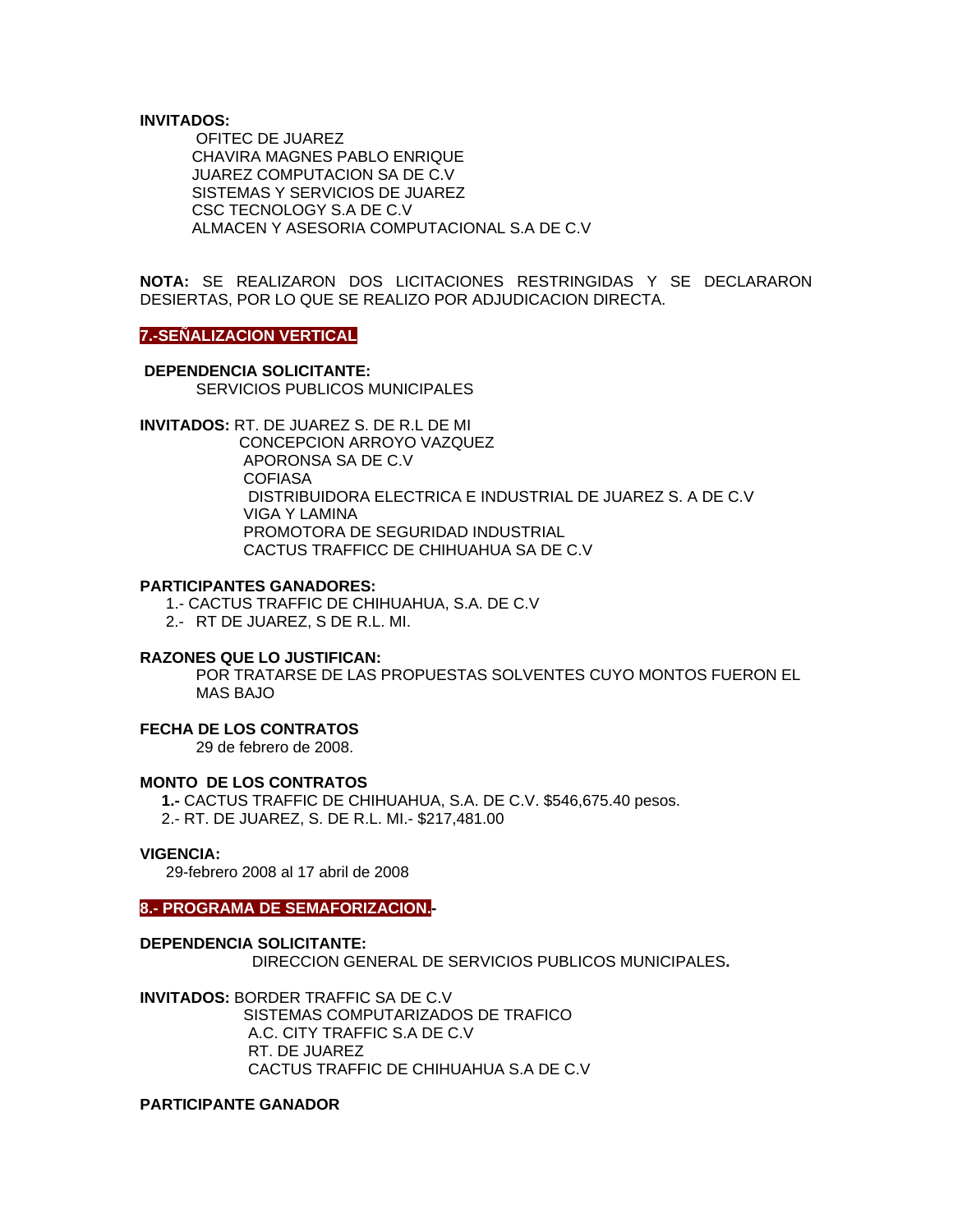CACTUS TRAFFIC DE CHIHUAHUA S.A. DE C.V.

**RAZONES QUE LO JUSTIFICAN:**

POR TRATARSE DE LAS PROPUESTAS SOLVENTES CUYO MONTOS FUERON EL MAS BAJO

# **FECHA DEL CONTRATO:**

10 DE MARZO DEL 2008

**MONTO DE LOS CONTRATO**  \$574,662.00 (IVA INCLUIDO)

# **PLAZO DE ENTREGA O EJECUCION :**

EL PROVEEDOR DEBERA ENTREGAR LOS BIENES SOLICITADOS EL DIA 7 DE ABRIL DEL 2008.

**9.- ADQUISICION DE EQUIPAMIENTO PARA ESCUELAS (AULAS MOVILES)** 

# **DEPENDENCIA SOLICITANTE:**

COORDINACION DE DIRECCIONES

**INVITADOS:** MARCO ANTONIO SOLIS SILVA LAVEAGA MOLDURAS Y CONSTRUCCIONES S.A DE C.V CONSORCIO INMOBILIARIO DEL NORTE

# **PARTICIPANTE GANADOR**

MARCO ANTONIO SOLIS GARCIA

# **RAZONES QUE LO JUSTIFICAN:**

POR TRATARSE DE LA PROPUESTA QUE REUNIO TODOS LOS REQUISITOS SOLICITADOS Y CUYO MONTO FUE EL MAS BAJO.

# **FECHA DEL CONTRATO:**

14 DE MARZO DEL 2008

# **MONTO DEL CONTRATO:**

\$1,115,590.08 (IVA INCLUIDO).

# **PLAZO DE ENTREGA O EJECUCION :**

EL PROVEEDOR DEBERA ENTREGAR LOS BIENES SOLICITADOS A MAS TARDAR EL DIA 30 DE MARZO DEL 2008.

# **10.- PIROTECNIA PARA EL 15 DE SEPTIEMBRE 2008 CON MOTIVO DE LA CELEBRACION DEL 198 ANIVERSARIODEL INICIO DE LA INDEPENDENCIA EN MEXICO**

# **DEPENDENCIA SOLICITANTE:**

DIRECCION GENERAL DE SERVICIOS PUBLICOS MUNICIPALES

# **INVITADOS:**

- 1.- PIROTECNIA DEL NORTE S. DE R.L
- 2.- ROSALIO GAMBOA TELLEZ
- 3.- ANGELICA YOLANDA REYES MARTINEZ

# **PARTICIPANTE GANADOR:**

PIROTECNIA DEL NORTE S. DE R.L